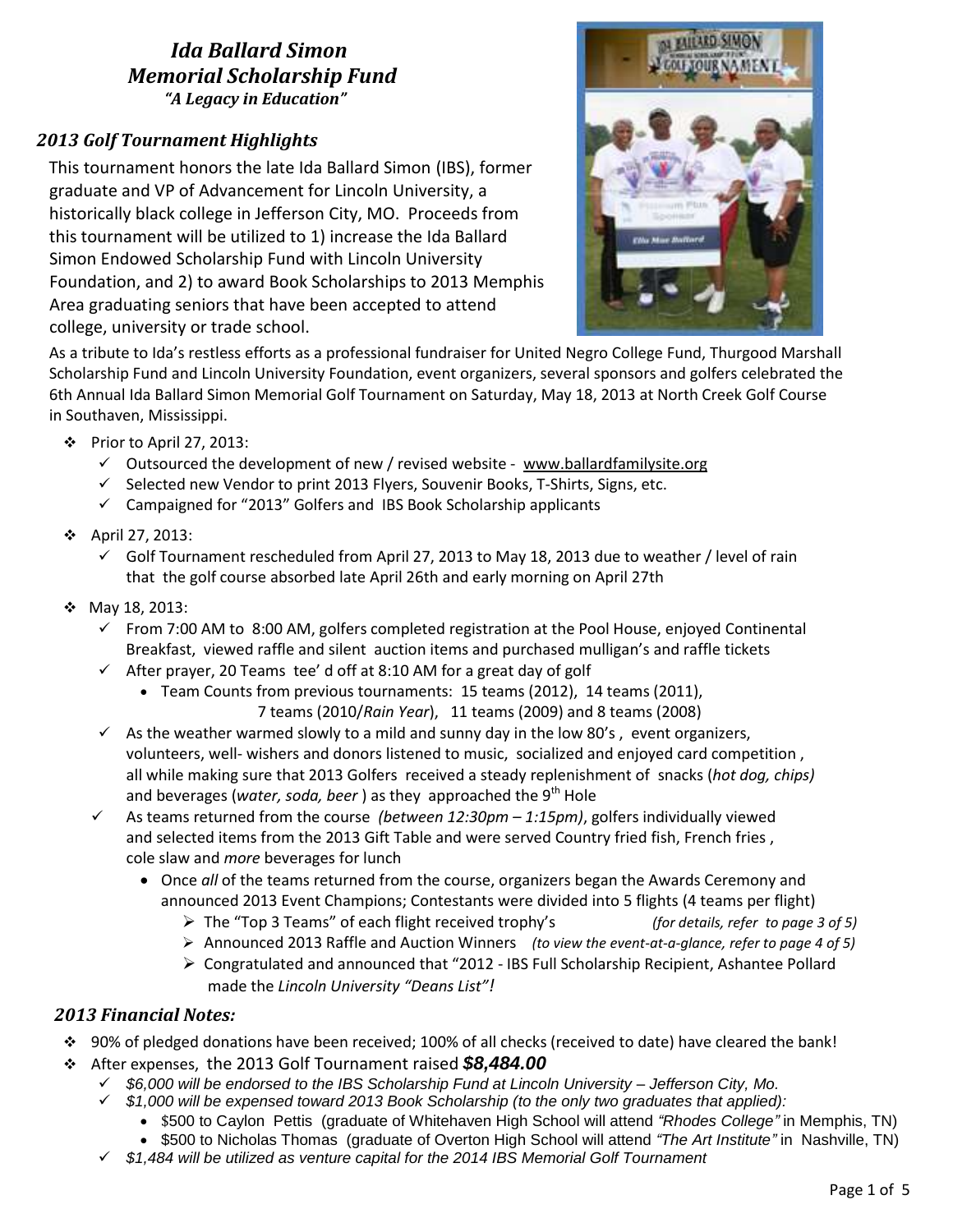2013 Platinum, Gold, Silver, Bronze, and Hole Sponsors, VIP and Support Sponsors List



Sponsors and Patrons not featured in the 2013 Souvenir Book



- \* Thank you!!!! We appreciate the continued support of all Sponsors, Patrons, Golfers and Volunteers!!!!!!
- $\cdot$  Final 2013 Souvenir Books are in the mail, if you haven't received yours!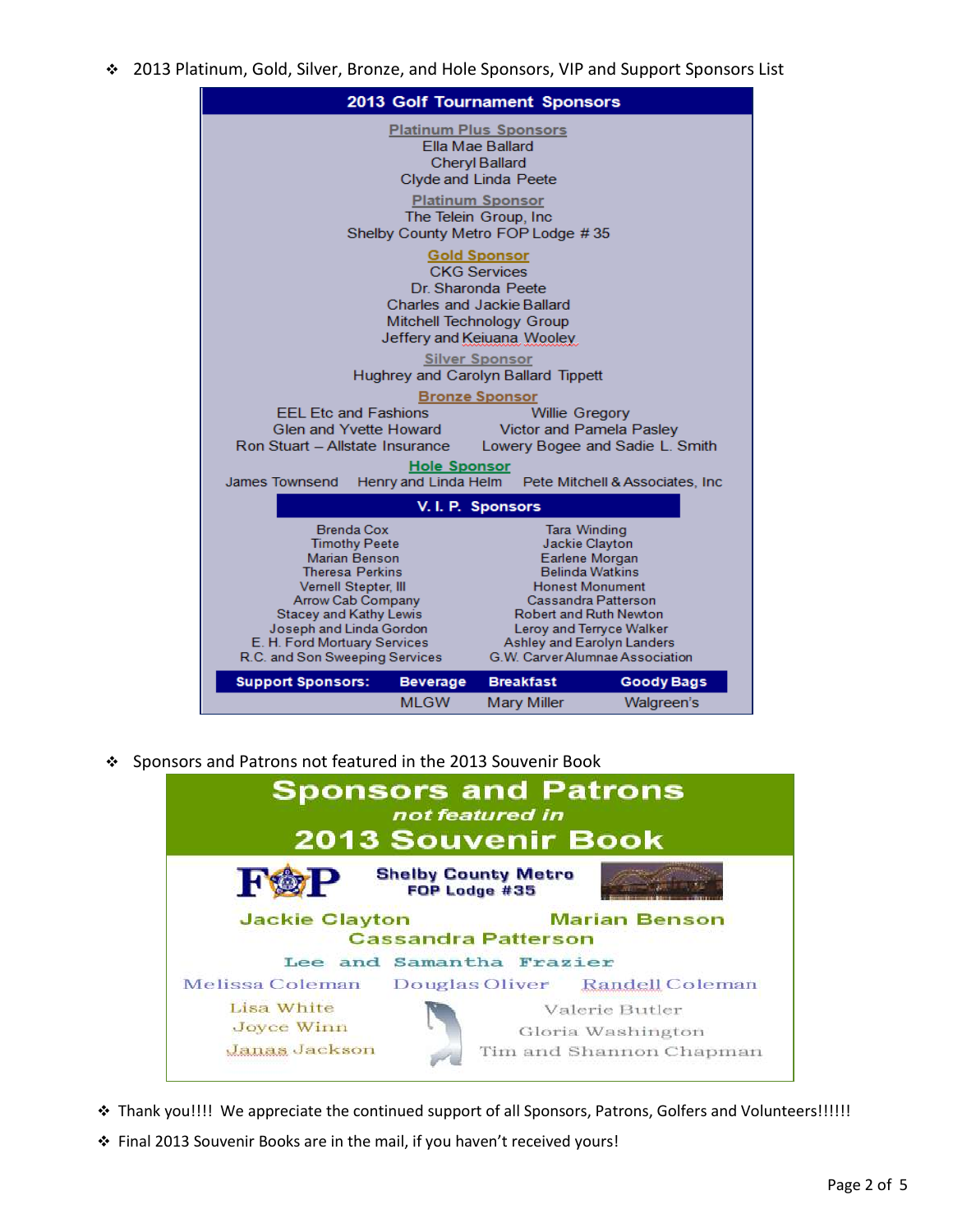| 6th Annual<br>Ida Ballard Simon<br>Memorial Golf<br>Tournament Results                                   |                                            | <b>Championship Flight Winners</b>           |                                                                                                      |                                      |                                  |                 |  |
|----------------------------------------------------------------------------------------------------------|--------------------------------------------|----------------------------------------------|------------------------------------------------------------------------------------------------------|--------------------------------------|----------------------------------|-----------------|--|
|                                                                                                          |                                            |                                              |                                                                                                      | 1) Tood Person                       |                                  |                 |  |
|                                                                                                          |                                            | 2013 "Championship Flight Winners            | "Meyer Lab"<br>2013 Championship Flight Team<br>1st Place                                            | 2) Hannah Person                     |                                  |                 |  |
|                                                                                                          |                                            |                                              |                                                                                                      | 3) Juan Castillo                     |                                  |                 |  |
|                                                                                                          |                                            |                                              |                                                                                                      | 4) Thomas Jenkins                    |                                  | <b>Saturday</b> |  |
|                                                                                                          |                                            |                                              | "The Pasley Team"<br>2013 Championship Flight Team<br>2nd Place                                      | 1) Coach Woodruff                    | May 18, 2013                     |                 |  |
|                                                                                                          |                                            |                                              |                                                                                                      | 2) Cap Butler                        |                                  |                 |  |
|                                                                                                          |                                            |                                              |                                                                                                      | 3) Lee Frazier                       |                                  |                 |  |
|                                                                                                          |                                            |                                              |                                                                                                      | 4) $n/a$                             |                                  |                 |  |
|                                                                                                          |                                            |                                              | "CKG Team"<br>2013 Championship Flight Team<br>3rd Place                                             | 1) Chris Sparks                      |                                  |                 |  |
|                                                                                                          |                                            |                                              |                                                                                                      | 2) Ken Pieczonka                     | North Creek Colf Course          |                 |  |
|                                                                                                          |                                            |                                              |                                                                                                      | 3) Ric Lang                          | Southhaven, Mississippi          |                 |  |
|                                                                                                          |                                            |                                              |                                                                                                      | 4) David Smith                       |                                  |                 |  |
|                                                                                                          |                                            |                                              | "The Telein Group - (Team 1)"                                                                        | 1) Judge Tarik Sugarman              |                                  |                 |  |
|                                                                                                          |                                            |                                              |                                                                                                      | 2) Randy Wade                        |                                  |                 |  |
|                                                                                                          |                                            |                                              |                                                                                                      | 3) Ricky Wilkins                     |                                  |                 |  |
|                                                                                                          |                                            |                                              |                                                                                                      | 4) Arthur Horne                      |                                  |                 |  |
| <b>1st Flight Winners</b>                                                                                |                                            |                                              |                                                                                                      | 2nd Flight Winners                   |                                  |                 |  |
| "Willie Gregory's Team"<br>2013 1st Flight Team                                                          | 1) Willie Gregory                          |                                              | "Clyde and Linda Peete's Team"<br>2013 2nd Flight Team<br>1st Place                                  | 1) Tyrone Blanks                     |                                  |                 |  |
|                                                                                                          | 2) Clarence Scott                          |                                              |                                                                                                      | 2) Bill Bolden                       |                                  |                 |  |
| 1st Place                                                                                                | 3) Lionel Lowe                             |                                              |                                                                                                      | 3) Billy Mack                        |                                  |                 |  |
|                                                                                                          | 4) Dickie Allen                            |                                              |                                                                                                      | 4) Kelvin Stovall                    |                                  |                 |  |
| "Shelby County Metro                                                                                     | 1) Myron Miles                             |                                              | "G W Carver Alumni Association"<br>2013 2nd Flight Team<br>2nd Place                                 | 1) Willie Brooks                     | 2nd Flight Winners               |                 |  |
| FOP Lodge #35<br>2013 1st Flight Team                                                                    | 2) Harry Cleveland<br>3) Robert Owens      |                                              |                                                                                                      | 2) Robert Jones<br>3) Winston Ford   |                                  |                 |  |
| 2nd Place                                                                                                | 4) Cornelius Yates                         |                                              |                                                                                                      | 4) L. Simmons                        |                                  |                 |  |
| " Atty Christopler Crawford's Team"<br>2013 1st Flight Team<br>3rd Place                                 | 1) Thomas Long II                          | <b>1st Flight Winners</b>                    | "Team EEL Etc"<br>2013 2nd Flight Team<br>3rd Place<br>"Brown Baptist Church (Team 3)"               | 1) James Clark                       |                                  |                 |  |
|                                                                                                          | 2) Mike Crawford                           |                                              |                                                                                                      | 2) Lee Miller                        |                                  |                 |  |
|                                                                                                          | 3) Levon Taylor                            |                                              |                                                                                                      | 3) Ron Willis                        |                                  |                 |  |
|                                                                                                          | 4) Kevin Frazier                           |                                              |                                                                                                      | 4) Ron Mann                          |                                  |                 |  |
| "Brown Baptist Church (Team 1)"                                                                          | 1) Arthur Robinson                         |                                              |                                                                                                      | 1) Dominique Jordan                  |                                  |                 |  |
|                                                                                                          | 2) Rod Stewart                             |                                              |                                                                                                      | 2) Tony Black                        |                                  |                 |  |
|                                                                                                          | 3) Jimmy Clemens                           |                                              |                                                                                                      | 3) Cynthia Williams                  |                                  |                 |  |
| 4) Stanley Nelson                                                                                        |                                            |                                              |                                                                                                      | 4) Ken Harper                        |                                  |                 |  |
|                                                                                                          | 2013 - 3rd Flight Winners                  |                                              |                                                                                                      | 2013 - 4th Flight Winners            |                                  |                 |  |
| "Houston All Stars"<br>2013 3rd Flight Team<br>1st Place                                                 | 1) Andrew Houston                          | 3rd Flight Winners                           | "Glen and Yvette Howard's Team"<br>2013 4th Flight Team<br>1st Place                                 | 1) Darrell Mathis                    | <b>4th Flight Winners</b>        |                 |  |
|                                                                                                          | 2) Andrew Houston. III                     |                                              |                                                                                                      | 2) Tony Woods                        |                                  |                 |  |
|                                                                                                          | 3) Fred Houston                            |                                              |                                                                                                      | 3) Lamont Darden                     |                                  |                 |  |
|                                                                                                          | 4) Norman Hayes                            |                                              |                                                                                                      | 4) Utica Cunningham                  |                                  |                 |  |
| "Sharonda Peete's Team"<br>2013 3rd Flight Team<br>2nd Place                                             | 1) James Deaviser                          |                                              | "Jeffery and Teiuana Wooley's Team"<br>2013 4th Flight Team<br>2nd Place                             | 1) Fred Johnson                      |                                  |                 |  |
|                                                                                                          | 2) Wayne Whitaker<br>3) John Gravatt       |                                              |                                                                                                      | 2) Brandon Woo                       |                                  |                 |  |
|                                                                                                          | 4) Glenn Deaviser                          |                                              |                                                                                                      | 3) Jay Royster<br>4) Charles Fortney |                                  |                 |  |
|                                                                                                          | 1) Jerry Williams                          |                                              |                                                                                                      | 1) Charles Ballard                   |                                  |                 |  |
| "The Telein Group, Inc (Team 2)"<br>2013 3rd Flight Team<br>3rd Place<br>"Brown Baptist Church (Team 2)" | 2) Arthur Hudson                           |                                              | "Charles and Jackie Ballard's<br>Team"<br>2013 4th Flight Team<br>3rd Place<br>"Ella Ballard's Team" | 2) Charles Houston                   |                                  |                 |  |
|                                                                                                          | 3) Kelvin Dugan                            |                                              |                                                                                                      | 3) Kevin Boddie                      |                                  |                 |  |
|                                                                                                          | 4) Malcolm Sykes                           |                                              |                                                                                                      | 4) Jarvis James                      |                                  |                 |  |
|                                                                                                          |                                            |                                              |                                                                                                      | 1) Brenda Cox                        |                                  |                 |  |
|                                                                                                          | 1) Demetrius Conard<br>2) Desmond McKinney |                                              |                                                                                                      | 2) Belinda Watkins                   |                                  |                 |  |
|                                                                                                          | 3) Rick Harrell                            |                                              |                                                                                                      | 3) Nancy Adams                       |                                  |                 |  |
|                                                                                                          | 4) Marlon Heidiberg                        |                                              |                                                                                                      | 4) Tangia Cowan                      |                                  |                 |  |
| <b>Golf Competition</b>                                                                                  |                                            |                                              |                                                                                                      |                                      | Non Golfer Competition: "Spades" |                 |  |
|                                                                                                          |                                            | <b>Save The Date:</b>                        |                                                                                                      |                                      |                                  | Ashley Landers  |  |
| Closest To The Pin:                                                                                      | Hannah Person                              | 7th Annual Ida Ballard Simon Golf Tournament | 1st Place:                                                                                           |                                      | Hughey Tippett                   |                 |  |
| Longest Drive:                                                                                           | Chris Sparks                               | Saturday - May 17, 2014                      |                                                                                                      |                                      |                                  | Mae Peete       |  |
|                                                                                                          |                                            |                                              |                                                                                                      |                                      | 2nd Place:                       | April Robertson |  |
|                                                                                                          |                                            |                                              |                                                                                                      |                                      |                                  |                 |  |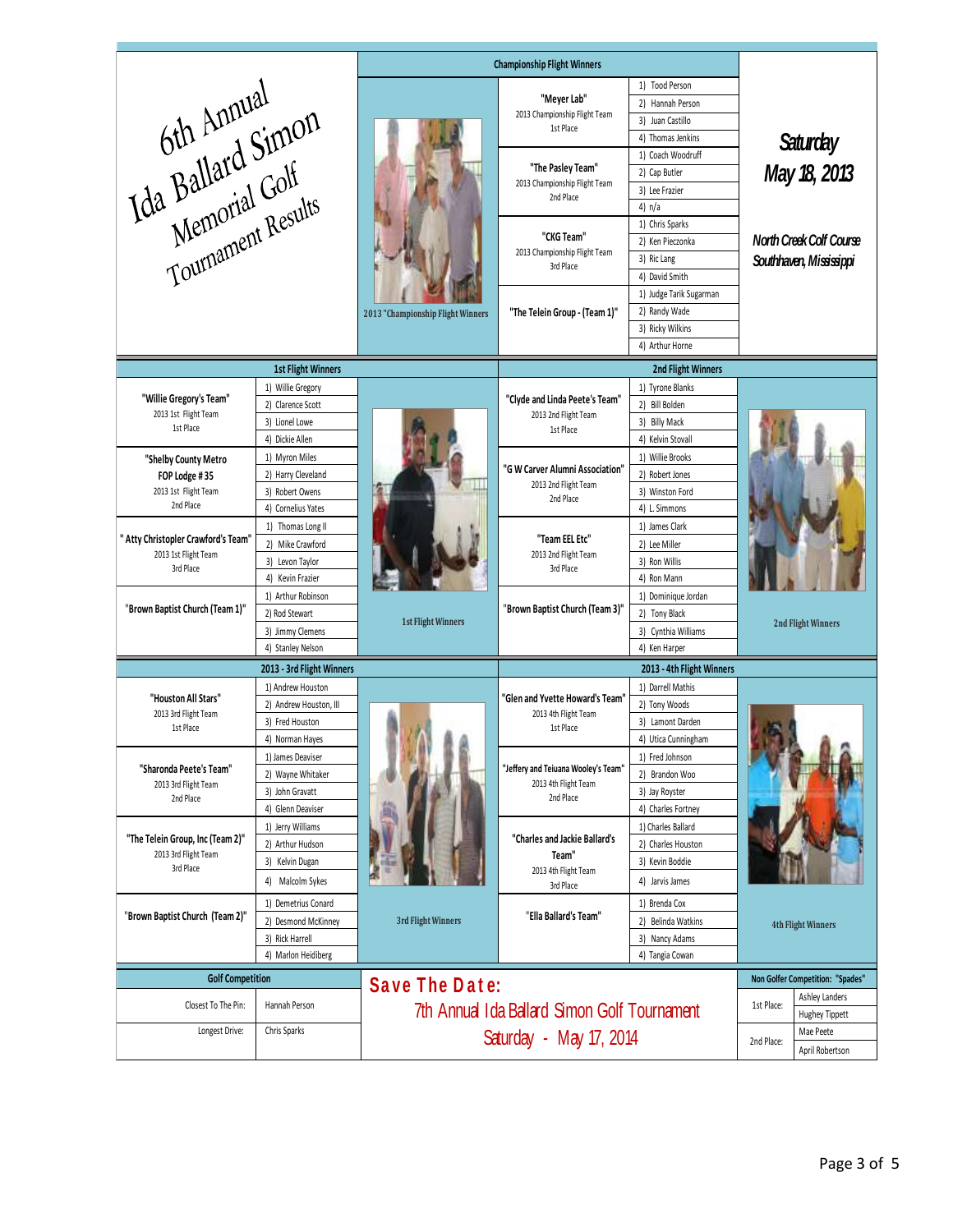# **Event-At-A-Glance**



Additional Event Photos:

*are currently available on:* [www.memphisstars.smugmug.com](http://www.memphisstars.smugmug.com/)

*will become available on:* [www.ballardfamilysite.org](file:///C:/Documents%20and%20Settings/323499/Desktop/www.ballardfamilysite.org)